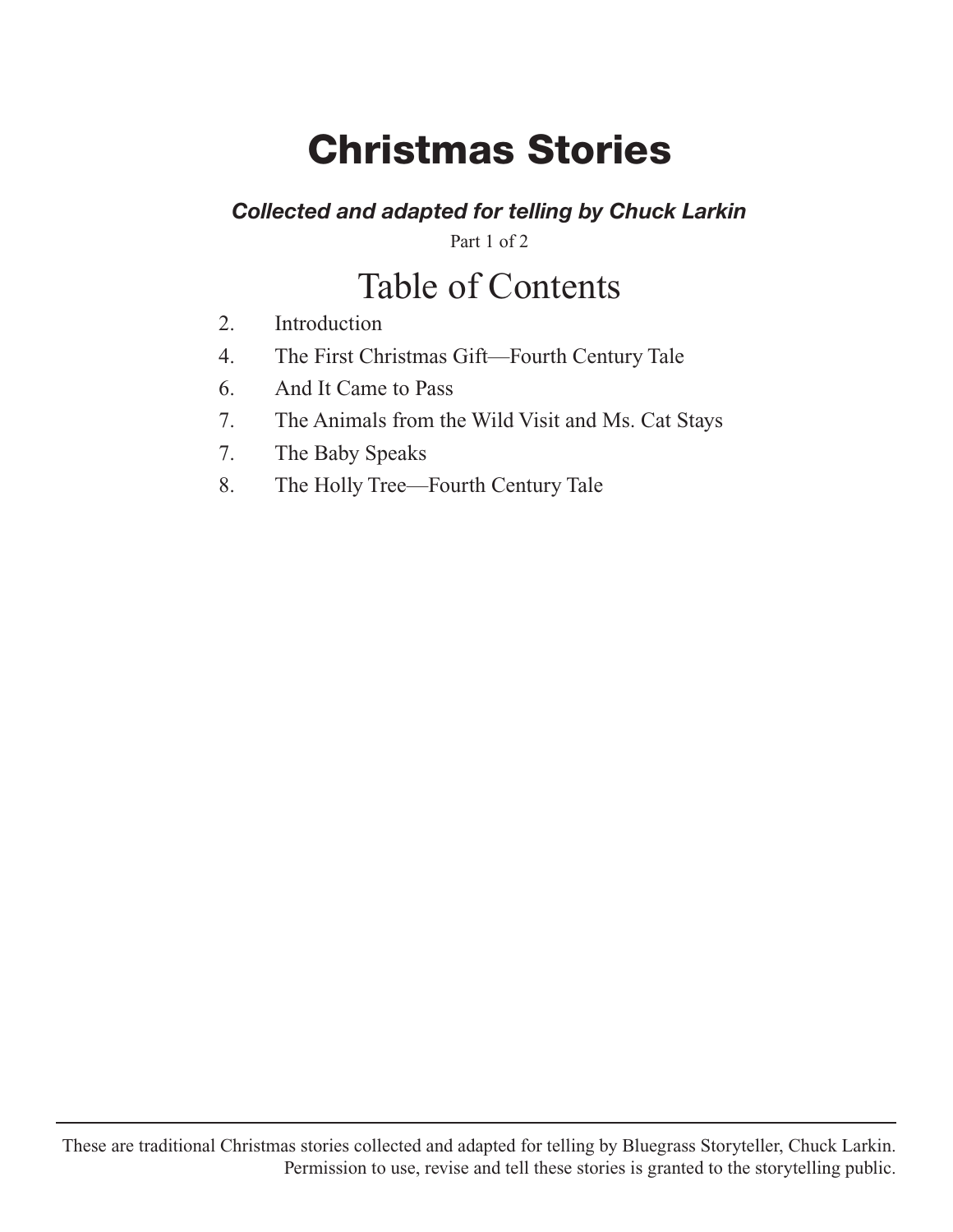### Introduction

This anthology of traditional stories was collected between 1962 and 1975 from people in the Southeastern region. On occasion, only the remnant of a memory was available. Sometimes in reading academic commentaries on the derivation of Christmas there would be references to the suggestion of a story, including the story itself, however, beyond the bare bones, the story was not deemed important by the academic historians.

The start was about 1961 or 1962 when I became friends with a teacher raised in the Barbados and educated in Great Britain. Mrs. Cecil Phillips was retired in Clewiston, Florida. I was studying the art of public speaking in Toastmasters International and had no inkling that I would become a storyteller. Ms. Phillips taught me the story of the "First Christmas Gift" and the story of the "Holly Tree" and the rich history of these legends. My notes rested in a box until the early '70s, when I agreed to tell Christmas stories. These two stories had arrived in our time through the oral tradition from her grandfather, a Scottish Highlander. He had emigrated into the Barbados during the repugnant period of the clearances. The stories, passing not only through generations of her family, but also through changes of language, reach back into the early days of Christianity.

Over the years, as I collected other old Christmas stories, and through my readings of the Roman Empire history, I realized the importance of these legends to storytelling for those of us who give voice to the images of our ancestors. During the period I actively collected these stories, it never occurred to me to list the books and monographs I read, or the names of the people who shared these stories with me.

In the words of Robert Burns, (The Scottish poet and collector), "These stories were snatched, hatched and patched."

I have imagery memorization skills that allow me to retell a story from bare bones, after one hearing, with appropriate flesh ornamentation. A few notes in my pocket notebook serves as a file locator to remind me of the serial image I have stored in memory. My eclectic knowledge from reading and listening has provided the resources to ornament the recalled skeletal structure of the story.

The stories in this collection, while staying true to my perception of the traditional foundation, include embellishments from my own imagination. The collection will provide the stories and I will provide my understanding of the stories and their historic mission. The time I recorded this collection was right after the Christmas holidays and the telling was fresh in my memory. I have tried to record these legends as close to the oral language style I use to assist those who will read or tell the legends to others. Storytellers have my permission to tell these stories as they are traditional public domain legends. However, storytellers should note that I do not tell the stories the same way each time and tellers should use their own language and embellish with their own creativity. Repeating the language in these pages from rote memory will stultify the images. In these stories and

especially "The Holly Tree" story, the characters, both animate and inanimate, need supportive para language and their own voices.

There are some images to be aware of in order to stay in the traditional path. The Oak tree in the Holly Tree story does not change. The Oak was the sacred tree of our Euro-pagan ancestors and is being assailed in the story. The Spruce and Ilex tree names are also traditional. The Pine tree should be changed to a tree native to the area of the teller.

"The Baby Speaks," was found in a traditional folk ballad. Old Christmas, referred to in the "First Christmas Gift," was the result of adopting a new calendar. The Gregorian Calendar, a modification of the Julian, was introduced in 1582 by Pope Gregory XIII, and was adopted in Great Britain in 1752. The 25th of December in the Julian calendar is now January 7th in our current calendar recently changing from January 6th. This calendar change created religious controversy. Protestants resisted the change and continued to celebrate Christmas on January 5th, then later on January 6th as the true December 25th. Over the centuries, the tradition became Old Christmas until now, in the end of the 20th century, it has disappeared. Old Christmas does not derive from the Feast of the Epiphany, commemorating the time the star appeared to the wise men of the East. They may be siblings, since both were influenced from the change in the calendars.

During the early three hundreds, "After the Common Era" (ACE), Christianity was the State religion of the Roman Empire. Influencing the need for these Christmas legends to evolve, were two issues in the state church that came together. The first concern was the elimination of the Pagan holidays, and the second issue, under consideration, was the date to celebrate the birth of Jesus. There were arguments concerning the birth date promulgated for every month of the year, and celebrations of the birth of Jesus were occurring in December, January, April, and May.

The Christian Roman citizens, while accepting the new state religion, were not about to give up their traditional holidays. The Roman Empire state church, about 336, selected the 25th of December to celebrate the birth of Jesus, because it was already a traditional major holiday. For many generations, people brought decorated trees, green boughs of Holly, Ivy, Mistletoe and flowers into their homes. They attended parties, gave each other gifts, burned candles and Christmas Logs, Yule logs in Northern Europe, Badnyok logs in Russia and Ceppo logs in Italy, to celebrate the return of the sun.

Throughout the Roman Empire, Roman citizens, their slaves and subjects from Rome's northern outposts, many living in Rome itself were celebrating the Winter Solstice Festivals, which lasted about two weeks in December. The Saturnalia Festival, had been extended to 7 days starting on the 17th of December. Saturnalia was party time, no business was conducted, schools and law courts were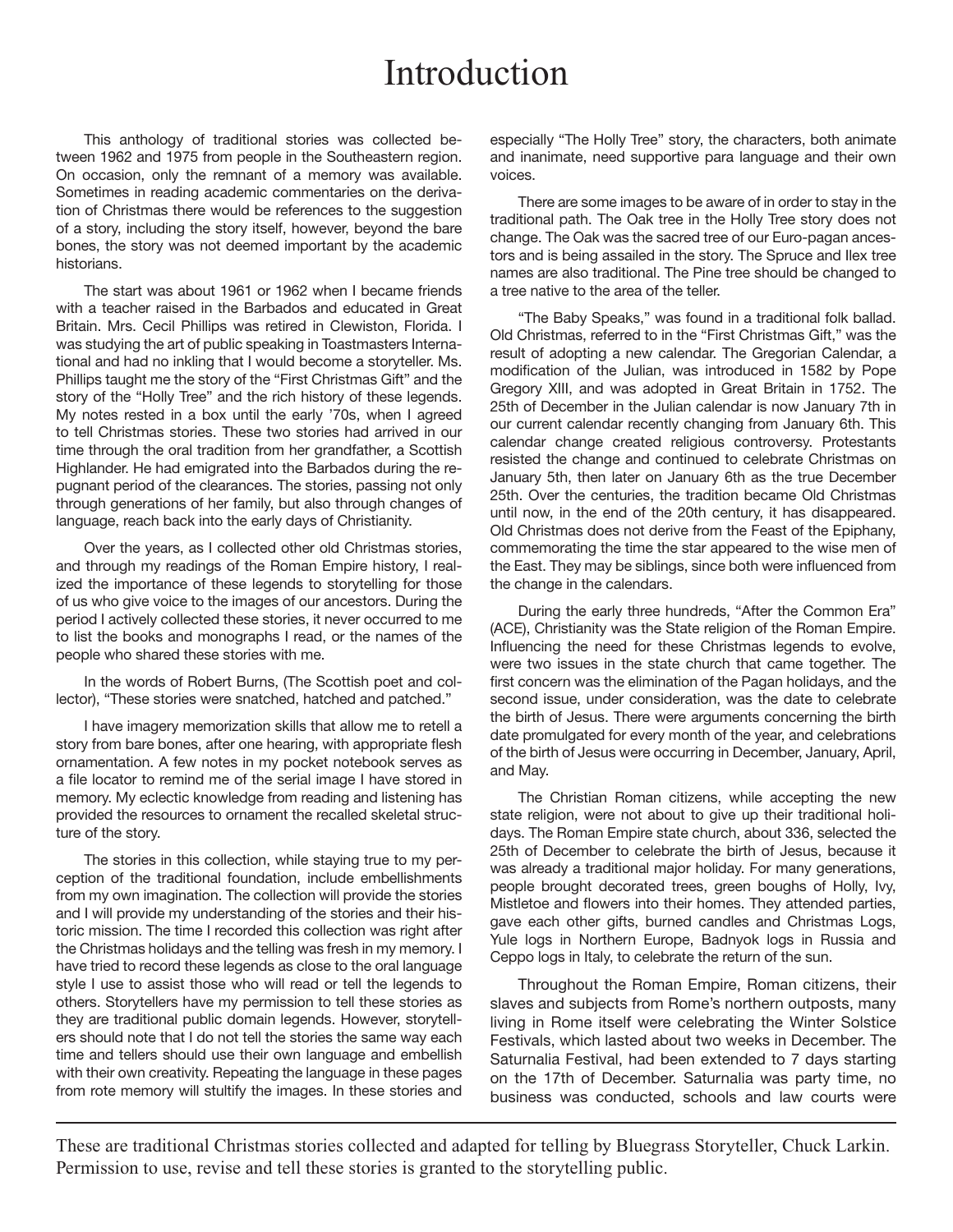closed, and on the 25th of December, people, throughout the Empire, celebrated festivals of many gods and goddesses. The 25th of December was referred to by the early Romans as a God's birthday. The primary deities, in that time, were Mithris, Saturn, Mordoc, Horus, Sol, Apollo, Osiris and Isis. Other deities also included members of the aristocracy, who had financed the appropriate rituals in order to have their status upgraded to a minor deity. This elevated status allowed them to depart from the underworld of Hades, if the rituals occurred after their deaths, or skip Hades if before their deaths, and move on up to Mount Olympus with the other minor gods and goddesses.

The ancestors of these stories were born during the mid to late fourth Century. I once heard a Native American story that sounded like a variant to the first Christmas Flower in the First Christmas Gift. Perhaps our ancestors adapted already old stories to explain the activity of Christmas. For that was the mission of these old legends. Variations of these stories were used throughout Europe, to explain in Christian motifs, why gift giving, holly, mistletoe, Poinsettia flowers and Christmas trees were part of the celebration of the birth of the Christ child. Our annual Christmas holiday struggle, between a religious celebration and a gift giving, commercial, party celebration began during the days of the Roman Empire. You can change people's religion, but it's hard to force people to give up a holiday, with parties and time off from work.

Our word for Christmas came from Old English "Christes Messe" or Christ's Mass. The first carol singing may have started as early as 129 C.E. by Bishop Telespherus of Rome. St. Francis gave us the first full size nativity scene in 1223. The earliest first Christmas card is claimed in England to be 1842. There are other later first Christmas card claims.

An early legend evolved around St. Nicholas who may have lived in Asia Minor in Patras, although I concur with the historians, that the name evolved from Hold Nickar, the Teutonic sea god, who galloped over housetops during the winter solstice granting boons to his worshipers below. Hold Nikar and the Grandmother goddess Befana, who filled children's stockings with her gifts were replaced by the Saint Nicholas cult. The myth says that St. Nicholas was Archbishop of Myra and his death on December 6, 343 resulted in an annual celebration in memory of his courageous preaching against the Roman state, his charity, gracious personality and kind acts. By the year 1,000, his legend had expanded to include as example the fact that as

an infant he fasted and only accepted food on Wednesdays and Fridays. His bones, on his death, exuded a fountain of holy oil that could cure every disease. The worship of St. Nicholas spread into Northern Europe and he was bringing gifts to children on December 6th.

When St. Nicholas arrived in America, he wore a red cape and used reindeer and the Dutch called him Sinte Klaas. The early American settlers were celebrating two gift days, St. Nicholas on December 6th and Christmas on the 25th. St. Nicholas became Santa Nicholas and then merged with the Dutch Sinte Klaas and became Santa Clause. In the meantime, a third tradition was imported from Europe, that derived from Hertha, a German Goddess, who had been bringing gifts, cakes and cookies down the chimneys on December 25th.

In the great cultural melting pot of America the early settlers pulled together the two gift-giving celebrations, and this convergence merged with a description of Santa Clause, as we know him today, described by Washington Irving in 1809. This metamorphosis of St. Nicholas into Santa Clause next combined with the Hertha tradition, when in 1822, Clement Moore published the poem "The Visit of St. Nicholas," better known as "'Twas The Night Before Christmas"; now we had an image of Santa Clause coming down the chimney on Christmas Eve with gifts and this new American fable, from a potpourri of old legends, crossed back into Europe and spread from country to country.

One more piece of folklore about Old Christmas. If you place a piece of mistletoe under your mattress, on the night of the 6th of January, then after midnight on the 7th, in your dream state you will see the face of true love. I tried it. I woke up three or four times seeing clearly a face. The next morning, a lady telephoned and scheduled me to tell stories in the retirement center where she worked. We met a week later, Elizabeth was the woman I saw in my dream state on Old Christmas Eve. We become engaged seven weeks later, and were married the following September 13, 1992. Elizabeth had also written a description of her desired characteristics needed in a spouse on October 14, 1990, that included a detailed description of myself, even to the extent of words like "humor - storytelling ability...etc."

Remember, a goal not written down is a wish, therefore be careful what you write down because you may get it. Elizabeth also wrote down "large frame". I'm a 350 pounded and that is a large frame!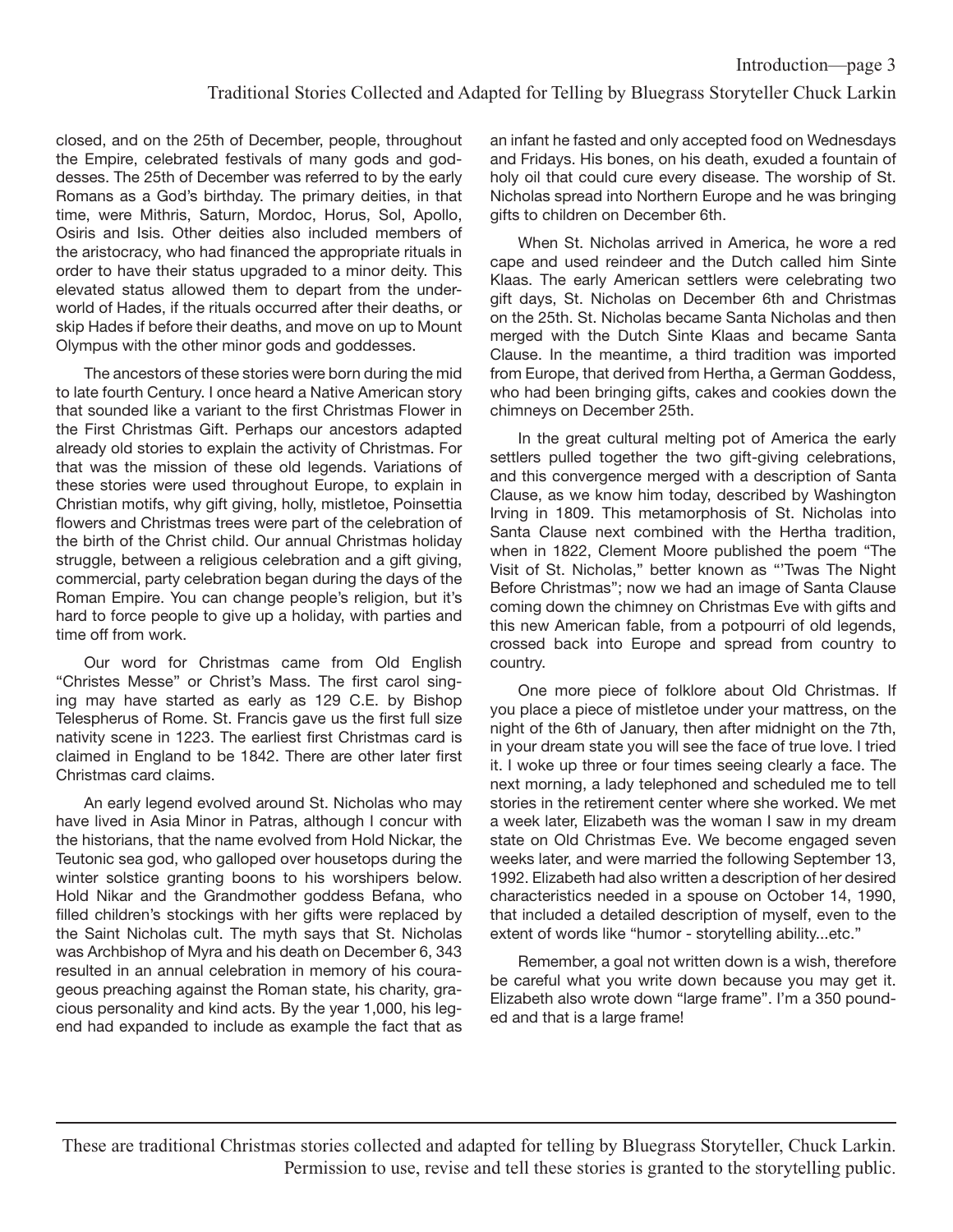#### The First Christmas Gift

Now you remember how, right after baby Jesus was born, the angels appeared in the sky, singing the first Christmas carols. There was a group of shepherds herding their sheep out on the side of the hills. The angels were singing to the shepherds, again just regular country people out working, tending their sheep in their fields. Uh huh, I bet they were surprised and maybe a little scared. I know I think I would be. Well, the angels called out, "Hey, it's all right, don't be afraid." They also told the shepherds about how baby Jesus, the Christ child, was born in a barn in a little town called Bethlehem. The barn was in a cave. Now some have said it was a building, but I was told it was a cave. Well, at least the back part of the barn was in a cave. The front part of the barn had been built out of mud, straw and wood. The angels said if the shepherds wanted to go and visit the Christ child, they could find baby Jesus under the new star they had set up in the sky to help people find Bethlehem and the barn.

The next morning, bright and early, Sylvester, the chief of all the shepherds, called his son, "Frederick! Your uncles and aunts and I are going into Bethlehem to see the new baby the angels were singing about last night. Would you like to go?"

Would Frederick like to go? He was nine years old and had never been to town! Of course, he wanted to go. Not only would he get to go to town for the first time, but he'd be able to see the new baby, the son of God, too. Frederick was excited!

Let me tell you about Frederick. When he became nineyears-old, he was considered old enough to help his daddy and uncles tend the sheep. He was given his own shepherd's staff, a long pole with the crook or a curve on one end. Those staffs were good for hooking a sheep, to catch them like a cowboy ropes a cow with a lasso. Sometimes, a shepherd's staff was even better, to smack an old wolf on the side the head in order to get his attention. Especially, when a wolf wanted a sheep for dinner.

Now you talk about a shepherd's staff, you should have seen Sylvester's staff! Frederick's daddy, Sylvester, had a shepherd's staff that was so big, that Frederick could just barely lift it up off the ground. Sylvester's staff was the chief shepherd's staff, and it was covered all over with all kinds of carved pictures. The staff had been in their family for a long, long, long time.

Back in the old times, when you got to be nine years old, young men and young women were considered old enough to help the big people with big people's work.

There is something else about Frederick I need to tell you. When he was a little tiny baby, his Grandma had taken

some sheep's wool and had made Frederick a baby lamb doll. From as far back as Frederick could remember, he slept with that baby lamb doll and he ate his meals with that baby lamb doll. He even carried the doll with him everywhere he went. He loved that baby lamb doll. He was like Linus, Charlie Brown's friend in the Peanuts comic strip, carrying that blanket around all the time. Frederick flat out loved that baby lamb doll. He called her "Lauren Leigh".

The problem was this. Now that he was nine-years-old, the older children had been teasing him about carrying a doll all the time. Recently, he had been hiding Lauren Leigh under his shepherd's clothes. Frederick decided that if he was old enough to go to town and old enough to see baby Jesus, he was old enough to leave his baby lamb doll home. He hugged Lauren Leigh and hid her under his bed covers.

Frederick stood up straight, puffed out his chest, put on his new shepherd's cloak and strutted out the cabin door with his daddy and his family heading for Bethlehem. They had not gone down the road a hundred yards when he stopped and said, "Daddy I left something at home I need. I'm going to run back and fetch it, but I'll catch up with you."

Well, you can guess what he went back for. He picked up Lauren Leigh and hid that baby lamb doll under his cloak and ran to catch up with his mommy and daddy and kin folk. He quit strutting too and just trod along quietly with the grown ups.

When they entered Bethlehem, Frederick had never seen so many people. The barn was filled with well wishers and gift givers and a long line of folk outside waiting to get in.

Frederick was almost broken hearted. He didn't see how they would ever get in to see baby Jesus. Frederick forgot that his daddy was the chief of all the shepherds. When the folks saw Sylvester, they all called out. "Come on Sylvester bring your boy Frederick and come on in the barn."

When they got inside the barn, Frederick climbed up on a high pile of hay, so he could see over everybody. There was baby Jesus, sleeping and Frederick couldn't believe what he was seeing. There was baby Jesus, sleeping in a horse's feeding trough, with some fresh hay under him for a mattress.

"Oh, wow! I remember mama saying that once when I was a baby, we were visiting, and I slept a few nights in a wooden box that was used to feed the sheep, just like baby Jesus. What an exciting day! I'm in town for the first time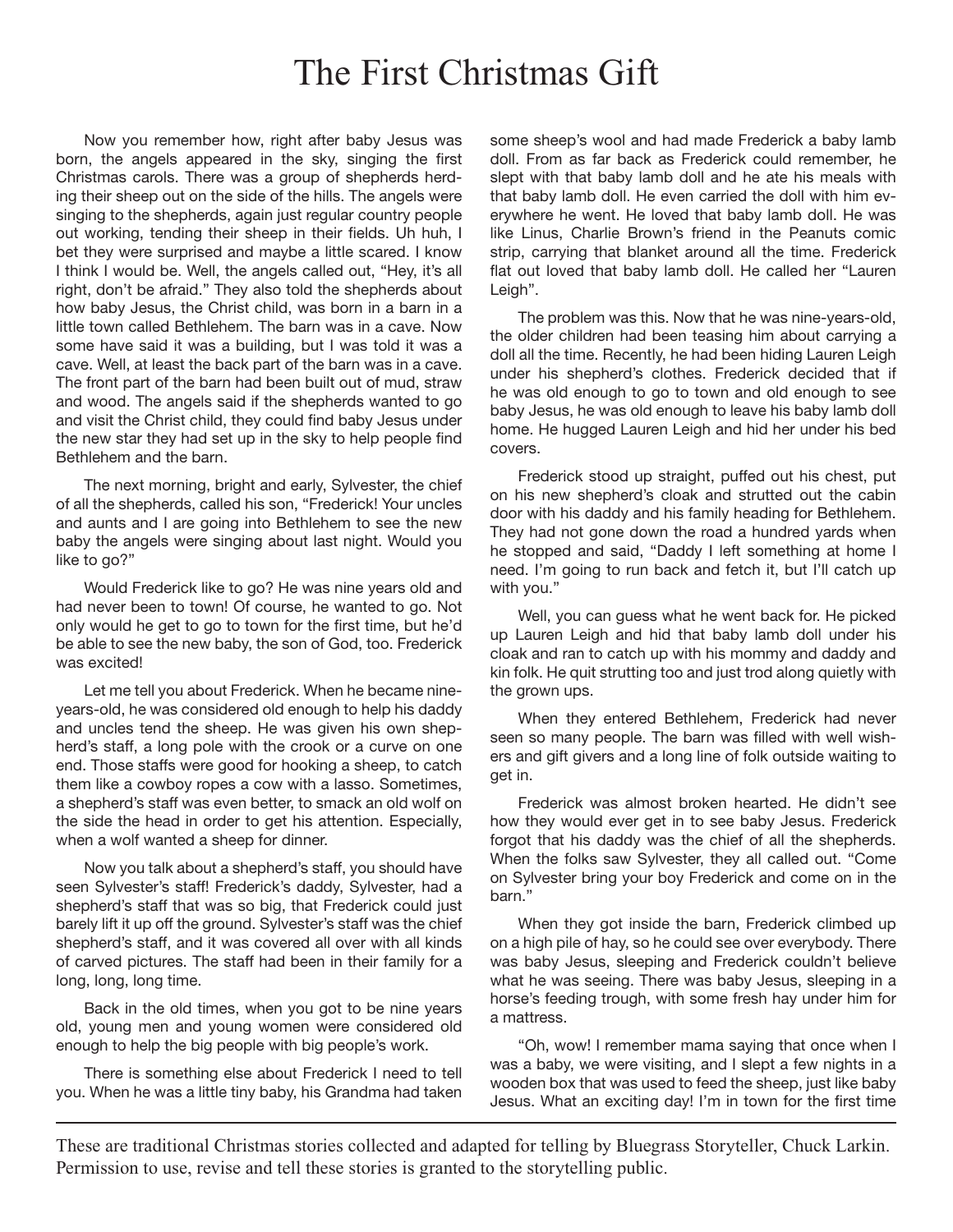and I'm seeing the baby son of God. Oh wow!"

Then Frederick noticed that the whole barn, full of people, had gotten quiet. Frederick turned and looked toward the door. People were moving aside, and in walked three men. Frederick looked at their clothes and remembered the stories his mama had told him all about Kings and how they dressed. He never thought he'd ever see a King. Those three men had on fancy King clothes for sure. What a day!

First time to go to town. First time to see so many people. A chance to see baby Jesus and now three Kings. Oh, what an adventure!

Frederick watched as the Kings went over to baby Jesus. The first king, whose voice was commanding and deep said, "I bring a gift of gold to the Christ child, the symbol of a King."

Frederick thought, "Now hold on there king, that's a foolish gift to give a little tiny baby. What's a baby going to do with money!"

The second king stepped up and with that same kind of king voice said, "I bring the gift of Myrrh, the symbol of the healer, for the Christ child."

Frederick thought, "oh oh, that king's not so smart either. Mama cooks sometimes with Myrrh. What does that king think a baby is going to do with a bitter herb like Myrrh."

Then the third king said, "I bring the gift of Frankincense, symbol of the priest, to the Christ child."

"Frankincense", thought Frederick, "that's incense and that stuff stinks! Kings may dress fancy but they sure don't have much gift giving judgment. The only time I've ever smelled Frankincense, was when it was burned at funerals and he gives that stuff to a baby?"

Frederick sadly shook his head and thought how silly Kings were, as he watched other gifts given. Nothing for a baby. Then he saw Sylvester, his own daddy, stand up, walk over to where baby Jesus was sleeping, and lay down that huge shepherd's staff that Frederick could hardly lift, as a gift to baby Jesus. That's when Frederick realized that sometimes grown ups do silly things. They just don't have the sense they were born with. Did you ever notice that?

As Frederick thought about all the foolish baby gifts, he suddenly remembered that, under his cloak, he had the perfect gift for a newborn baby!

No, uh-uh, no, no way, he sure didn't want to give up his Lauren Leigh! Frederick even looked out of the barn window and watched a small flock of birds perching on a tree. It didn't do any good. All Frederick could think about,

was how baby Jesus was born in this old barn, dug into the side of the hill, dirty and smelly and everybody giving him gifts that baby Jesus couldn't use.

Frederick knew that if baby Jesus was going to receive a gift that a baby could use, he was going to have to be the one to do it. Frederick climbed down the pile of hay. He squeezed between the big people until he reached the manger. Frederick thought, for a horse's feeding box, the manger wasn't even well built. No mattress, just straw for baby Jesus, the son of Heaven, the Christ child, to sleep on in this rank-smelling barn. That's awful!

He looked down at baby Jesus sound asleep. He reached under his cloak, pulled out Lauren Leigh, his baby lamb doll that his grandma Geneva had made out of sheep's wool. He held her up and whispered into her ears how much Frederick loved Lauren Leigh and how baby Jesus would love her too, and how much he would miss her, but now Lauren Leigh had to take care of a new baby, like she had taken care of Frederick, when Frederick was a baby.

Frederick gave Lauren Leigh a big hug. When he started to put Lauren Leigh into the manger, baby Jesus woke up, saw the baby lamb doll up in the air above him, he started giggling, reached his little hands into the air, grabbed and hugged Lauren Leigh to his chest. Then baby Jesus, snuggled up to Lauren Leigh, the baby lamb doll made out of sheep's wool, closed his eyes and went back to sleep with a smile on his face.

THE FIRST THREE MIRACLES. When baby Jesus saw Lauren Leigh and laughed for the first time, that's when the first three miracles we know about took place. First, Jack the donkey got his sight and was able to see. You should have seen the big grin on his face!

Second, there was an old weed growing all through the Roman Empire, that for the first time, bloomed a pretty red flower that night. Every year after that, the old weed blossomed the same red flower during the Christmas season. People started calling it the "Christmas Flower."

When people moved to the Americas, the flower grew very well in the Caribbean and Mexico. In 1832, our ambassador to Mexico from Charleston, South Carolina, brought the Christmas Flower home and it grew in our country. His name was Ambassador Poinsett and we still call the Christmas Flower by derivative of his name, "Poinsettia."

It was the third miracle I liked the best. That one was the gift of speech given to the animals.

Ms. Cow turned, and looked out the window and spoke to the same flock of birds in the tree that Frederick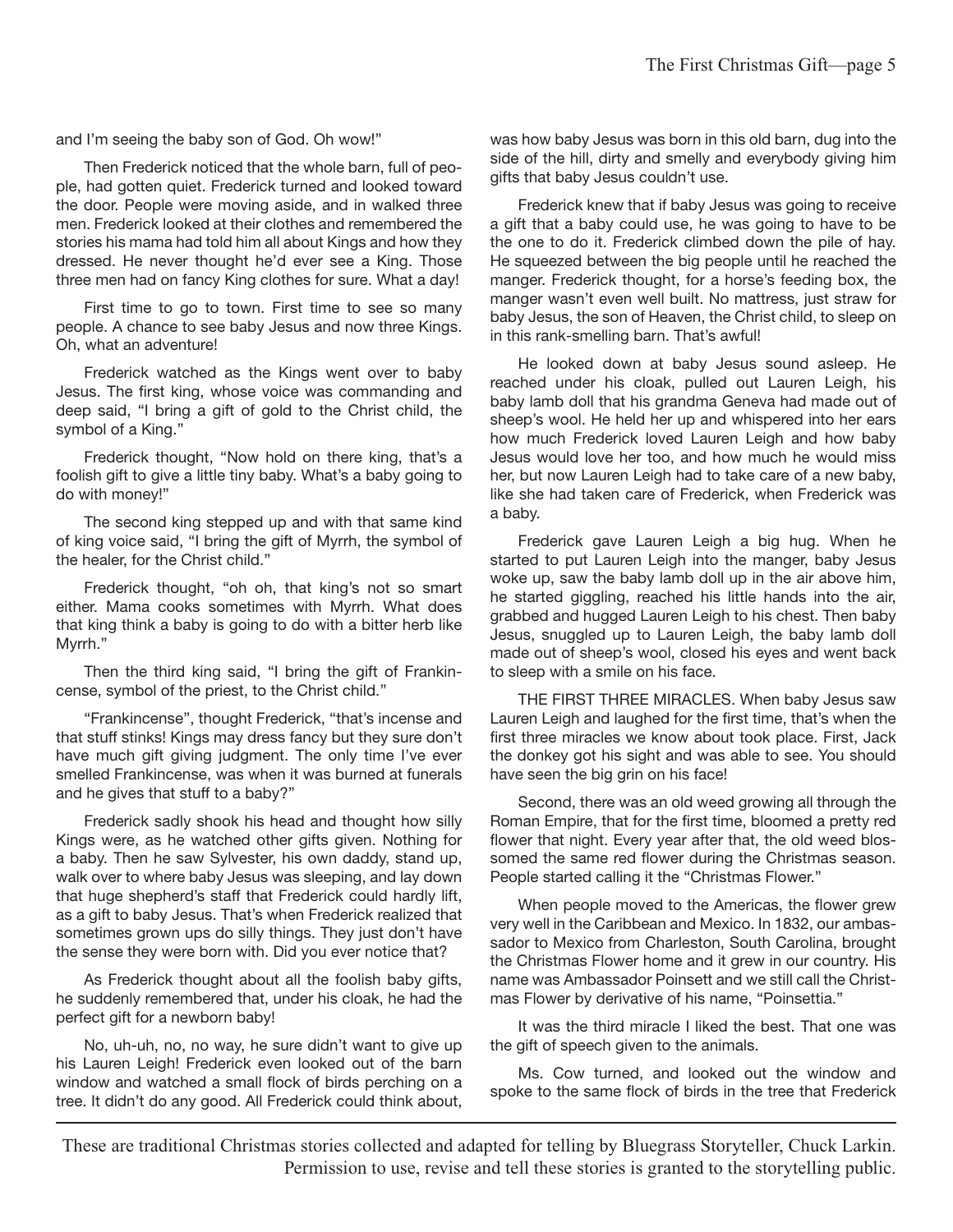had been watching earlier. Ms. Cow told the birds how, out of an act of love, the first Christmas gift had been given to the Christ child by Frederick, a young shepherd boy. The birds and Ms. Cow found they could talk to each other and Ms. Cow told the birds everything I've been telling you and the birds told Ms. Cow about hearing the angels singing and watching Frederick get up that morning.

Every year since then on Christmas Eve all the animals again get the gift of speech.

When I was a child, we would go down to our barn and watch the farm animals. First, they bow down on their knees and say a quiet prayer, then they tell these old stories. If you have pets at home, watch them. Just after they bow their heads to say their Christmas prayers, they will have the gift of speech and they love to tell these old stories.

My sister, Barbara Anne, told me her pet fish came to the top of the water once and told a Christmas fish story. I

would tell you that story but my sister was real young and forgot the story. This happens on Christmas Eve but not on the 25th of December.

The animals receive the gift of speech on "Old Christmas Eve." In 1752, folks changed the calendar to the one we use now. What used to be the 25th of December on the old calendar, was the 6th of January when I grew up and now has moved to the 7th of January on today's calendar. It was on the 6th of January eve that we called "Old Christmas" when I was a child. That's when the animals get the gift of speech.

It was a wonderful trip for Frederick. In fact, as they were going home, they stopped to look back. There, in the air, hovering above the barn, they could see a great angel and the angel waved to them. Oh what a day!

I'm so glad Ms. Cow and the birds were storytellers to tell people this story. My own dog told me these stories when I was five years old.

### And It Came to Pass

*The story that started Christmas began something like this.*

"And it came to pass that there went out a decree from Caesar Augustus." He was the Roman Empire's Governor for Jerusalem in those days.

The decree, kind of like a public notice, said that all of the world should be taxed and everybody had to go to the city where they were born. Joseph went up from Galilee, out of the City of Nazareth, into Judea, into the city which is called Bethlehem, to be taxed with Mary, his wife, and she brought forth her first born son, and wrapped him in swaddling clothes, and laid him in a manger, because there was no room for him in the Inn.

Just think about that, baby Jesus, the Christ child, born in a barn, that's where you find a manger, which is another name for a feeding trough for a horse. And his daddy was a carpenter, just regular working people back in their hometown and homeless.

This part of the story you probably don't know. I was told that Mary rode into Bethlehem, on a little donkey they named Jack. Joseph had been leading Jack about two days on the trip, before he and Mary realized Jack was blind. I mean stone, cold blind. Jack couldn't see anything. As I recall, by the time Joseph noticed that Jack was blind, he also realized Jack had never tripped or complained and was real gentle carrying Mary.

Since the road was sandy dirt and really nothing for Jack to trip on, Joseph decided not to worry. Joseph and Mary continued to the hometown where Joseph was born in Bethlehem and that's where baby Jesus was born.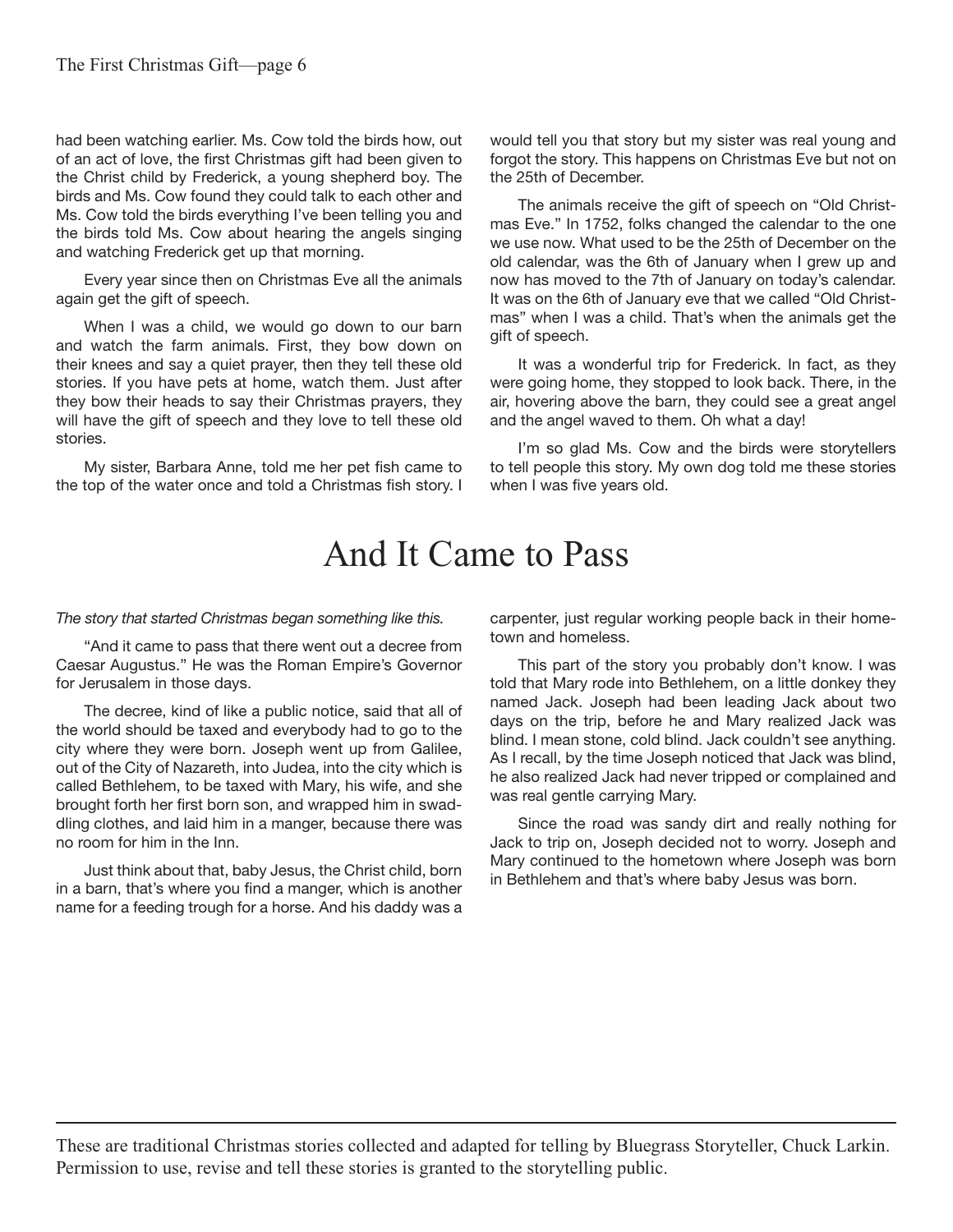### The Animals from the Wild Visit, and Ms. Cat Stays

I think it was the ninth night, I was told that the wild animals came in from the forest, fields and desert. Some had traveled a long way. They came in late at night when everybody was asleep. They didn't want to scare people. They came in quietly to see the Son of Heaven, baby Jesus, for already the birds were telling the story of the first Christmas gift.

There were wolves, foxes, bears, deer, rabbits, squirrels, crows, owls, eagles and on and on. At least one representative from all the animal and bird clans. Some of the birds who lived by the rivers, lakes and seas, also represented the fish clans and the other animal and insect clans that lived too far away to make the journey. I remember a storyteller saying that, all night, for three nights, the barn was full, as each wild animal took turns to look at the sleeping Christ child, the son of Supreme Being.

The larger animals held the smaller animals up so they could see into the manger. Arturis, a great cave bear,

came each night and laid down on one side of the manger, so the small ones could also climb up on his back to see baby Jesus.

Until that first night, even the tabby cats were wild. Ms. Cat came in from the forest, looked around the barn and saw all the barn and house mice and thought, "plenty of food after the temporary, peace among the beast, truce, but look at all the roaches. This is no place for the son of God or any other human baby, for that matter, and the human houses are not much better than this barn. It looks like these humans need some help to keep their homes clean."

My cat told me this part. Her ancestor moved in and spread the word and other cats moved into our homes. Cats chose to live with people, they did not become tame first. That's why cats still have an independent streak, but they do keep our homes and barns free from creepy crawly things.

#### Baby Jesus Speaks

Right after the wild animal from the fields and forest made their night visit, Michelle, the Archangel, warned Mary and Joseph they needed to flee from Bethlehem and go to Egypt. Evil King Herod was trying to kill baby Jesus.

Joseph put some camping supplies together in a backpack. Mary got back up on Jack, the donkey. Baby Jesus, in his mama's arms, was wrapped in a blanket. They hurried down the road to Egypt.

As they reached the edge of Bethlehem, they passed a farmer planting corn in his field. Baby Jesus peaked out of the blanket and quietly said, "Corn be ready to be harvested"!

About 15 minutes later, some of evil King Herod's soldiers came by and asked the farmer if they had seen a couple with a donkey carrying a baby.

The farmer truthfully said, "Yes, when I was sowing this corn, they passed by."

At the time, he was pulling ears of corn off of six foot high stalks. The soldiers thought the farmer had planted the corn several weeks earlier.

One soldier said, "They must have left by another road."

Wicked King Herod's sinister soldiers turned around and went the other way.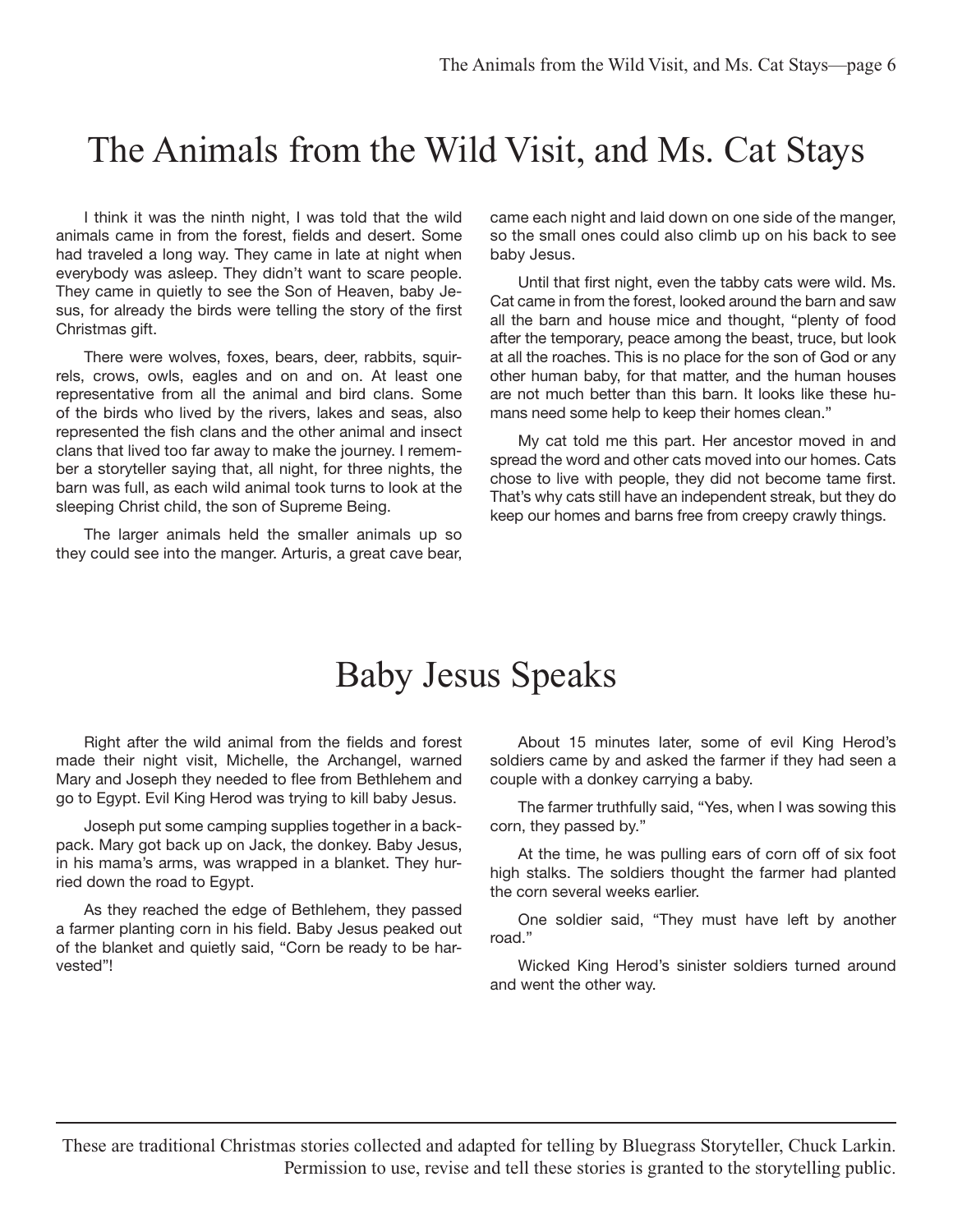## The Holly Tree

It was about the third day on the road to Egypt, when trouble started. Joseph had stopped to rest Jack, who by the way, was grinning from ear to ear. Jack, the donkey, was seeing the world for the first time. Remember, Jack had been blind, until the first miracle of the first Christmas gift.

Joseph climbed a large rock to look around the countryside. There was trouble and trouble was behind them. Joseph could see three of heinous King Herod's evil soldiers riding toward them on great war horses. There was no way Jack the donkey could outrun war horses. The Holy family would have to hide. Joseph quickly looked around.

You have seen pictures of the area between Bethlehem and Egypt. It's mostly open desert country. There was no place to hide. Then Mary saw a tiny grove of trees. Joseph hurried over to the Oak tree and said, "Oak tree will you hide baby Jesus from the vicious soldiers of evil King Herod?"

" No! No way!", answered the Oak tree. " I am King Herod's Oak tree. Someday I'll be cut down and made into beautiful furniture for King Herod's palatial palace. I will not betray my King!"

Joseph turned to the Pine tree.

"Pine tree will you help hide baby Jesus? The evil soldier's want to kill him."

"Nooooo. Noooo. I am King Herod's Pine tree. I hope to be cut down and made into masts and spars and sail King Herod's ships throughout the Mediterranean sea. I would never betray my King.

Joseph looked at the Spruce tree.

In those far off days, Spruce trees looked a whole lot different from our Spruce trees today. At that time, the branches of the Spruce tree grew straight down along the sides of their trunk. Not much of a place to hide.

Joseph asked, "Spruce tree, can you help hide our baby?"

"I'll try. I'll try."

The Spruce tree grunted and groaned, trying to pull its branches away from its trunk. Spruce tree got the branches out from her trunk, but they stuck slanting down and the Spruce tree couldn't pull them back or push them out. They just stuck right there and wouldn't move. In fact, even today, the spruce tree's branches are still stuck in the same place.

There was another tree in the grove called the Ilex tree. A childish tree. Always acting silly. Playing with the wind, flipping it's branches, bending this a way, bending that a way. A bird would start to land on one branch and the Ilex tree would suddenly wiggle the branch out from under their feet to their tail feathers and flip the bird onto another branch. The birds loved it, especially the young ones. Well their mothers sometimes would say, "Oh Ilex, please do be careful."

Ilex then would remind them that he had been their baby sitter and they turned out rather well.

Ilex always baby sat the eggs in the nests and watched over the new baby birds and baby squirrels. The birds always nested with Ilex. In fact, Ilex was the first tree the mother squirrels would let the baby squirrels play on by themselves. Sometimes, when Ilex was feeling silly, he would pick up acorns and pitch them at the squirrels. The frivolous squirrels, most of the time, would fling them back, or run through Ilex's branches trying to tickle her and she always pretended that she was being tickled.

When rabbit visited, Ilex would ask crow to find rabbit some carrots, to have with their tea. Of course, it was always pretend since neither drank tea. Then rabbit and Ilex would get into an acorn-ball game. Rabbit pitched, Ilex would bat, squirrel would run the bases and the birds played the infield and outfield. Ilex always asked Squirrel to run bases for her because of her aching sore foot. Squirrel would ask which foot this time? Then they would both laugh at their own joke. They both knew that trees had no feet.

Lots of times, Oak tree, feeling righteous and proper, would call out, "Ilex stop talking foolishness. Stop playing games. Stand up straight. How do you expect your wood to ever amount to anything? Quit acting so immature. You are old enough to start taking some responsibility for your behavior!"

Ilex, always gentle and kind, would answer, "Thank you Oak tree. Life is also to be enjoyed, is it not?"

Oak tree would grumble and mutter about this young generation.

Ilex heard Mary and Joseph and called out. "Hurry, hurry over to my trunk. I can bend over all of you and touch my head to the ground. I can wrap my branches around you and no one can see you through my leaves." And so quickly the Holy family hid in the Ilex tree.

Meanwhile, back on the road one of the soldiers said, "Sergeant, I saw someone standing on that rock over there awhile ago. That man was looking back in our direction. We've been riding kind of fast and should be getting close to whomever it was. I don't see any one."

"You're right", answered the Sergeant, "they must be hiding somewhere. We'd best look for them."

"No places to hide that I can see Sergeant," said the solder. "Your right there too. Except maybe that funny